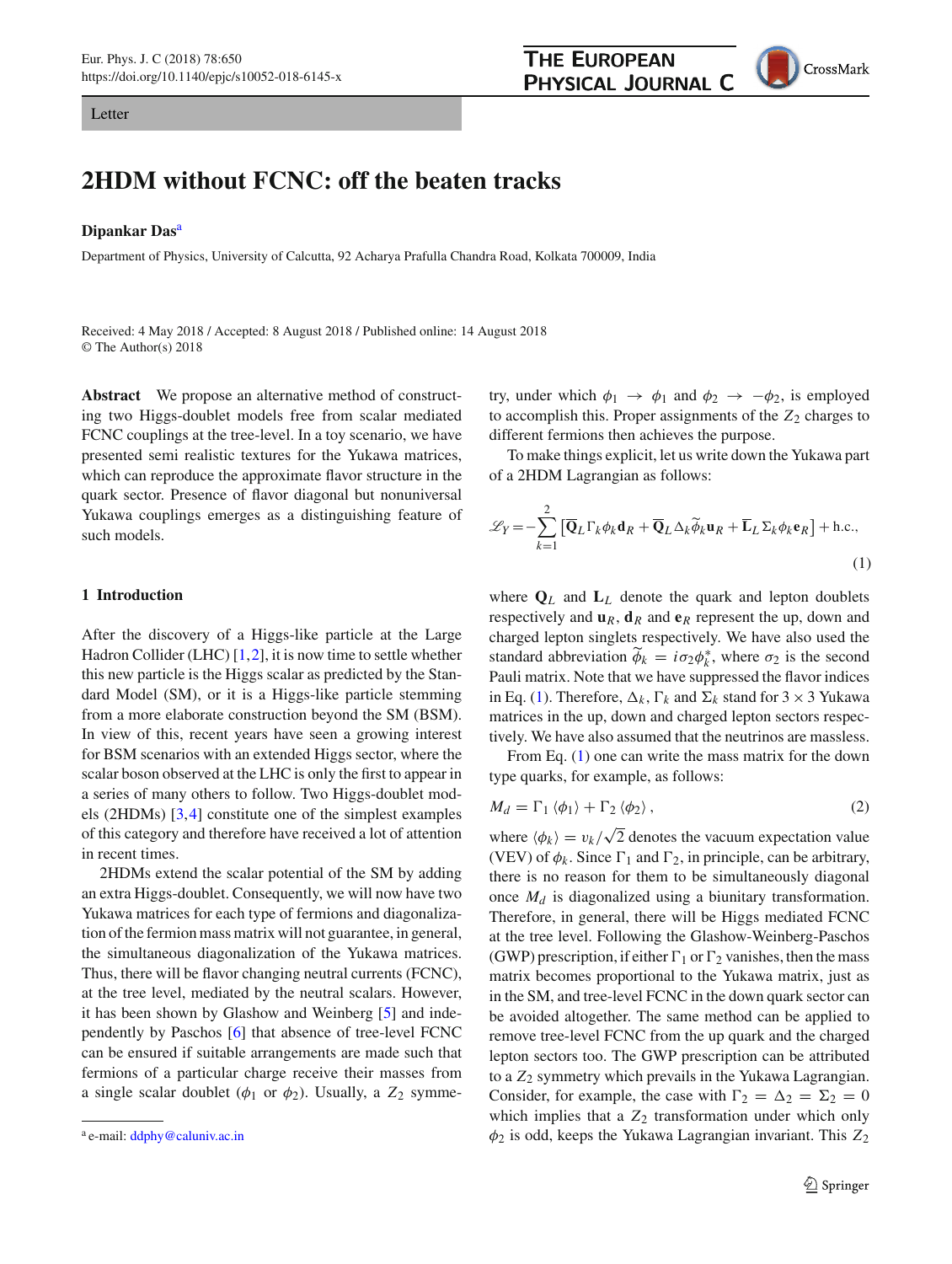symmetry, when extended to the full Lagrangian, also prevents the corresponding Yukawa couplings from getting generated via quantum corrections. Thus the GWP prescription, by design, offers a natural solution to the FCNC problem.

On the other hand, Pich and Tuzon [\[7\]](#page-4-6) suggested that an alternative way to avoid tree-level FCNC will be to make the mass matrix proportional to the Yukawa matrix by assuming the two Yukawa matrices for fermions of a particular charge to be proportional to each other. These types of 2HDMs are called aligned 2HDMs (A2HDMs). However, the Yukawa alignment imposed at a certain energy scale does not guarantee, in general, that the alignment will be maintained at a different scale too [\[8](#page-4-7)[,9](#page-4-8)]. But it has been shown that the FCNCs generated due to such misalignments are expected to be small [\[10](#page-4-9)] because the Yukawa aligned 2HDMs belong to a general category of models with minimal flavor violation (MFV) [\[11](#page-4-10)].

### **2 An alternative lifestyle**

However, for two Yukawa matrices to be simultaneously diagonalizable, it is not necessary to assume one of them to be zero or they are proportional to each other. It has been shown [\[12](#page-4-11),[13\]](#page-4-12) that if  $M_1$  and  $M_2$  are two complex square matrices then there exist unitary matrices  $U_1$  and  $U_2$  such that both  $U_1^{\dagger} M_1 U_2$  and  $U_1^{\dagger} M_2 U_2$  are diagonal if and only if both  $M_1 M_2^{\dagger}$  $M_1 M_2^{\dagger}$  $M_1 M_2^{\dagger}$  and  $M_2^{\dagger} M_1$  are normal matrices.<sup>1</sup>

Keeping in mind the near block diagonal structure of the CKM matrix in the Wolfenstein parametrization [\[15\]](#page-4-13), we take, for instance<sup>[2](#page-1-1)</sup>

<span id="page-1-2"></span>
$$
\Gamma_1 = \begin{pmatrix} b_1 & 0 & 0 \\ 0 & b_1 & 0 \\ 0 & 0 & b_3 \end{pmatrix}, \ \ \Gamma_2 = \begin{pmatrix} b_2' & b_2 & 0 \\ b_2 & -b_2' & 0 \\ 0 & 0 & 0 \end{pmatrix}.
$$
 (3)

These Yukawa matrices will lead to the following mass matrix in the down quark sector:

$$
M_d = \frac{1}{\sqrt{2}} (\Gamma_1 v_1 + \Gamma_2 v_2)
$$
  
= 
$$
\frac{1}{\sqrt{2}} \begin{pmatrix} b_1 v_1 + b_2' v_2 & b_2 v_2 & 0 \\ b_2 v_2 & b_1 v_1 - b_2' v_2 & 0 \\ 0 & 0 & b_3 v_1 \end{pmatrix}.
$$
 (4)

We will assume that the Yukawa couplings are real. Under this assumption,  $\Gamma_1$  and  $\Gamma_2$  become mutually commuting hermitian matrices and therefore they can be diagonalized

simultaneously. As a consequence, there should be no FCNC at the tree-level mediated by the neutral scalars.

To verify this assertion explicitly, we note that  $M_d$  can be diagonalized as follows:

<span id="page-1-5"></span>
$$
D_d = \mathcal{D}_L^{\dagger} M_d \mathcal{D}_R = \text{diag}\{m_d, m_s, m_b\},\tag{5}
$$

where,

$$
\mathcal{D}_L = \mathcal{D}_R = \begin{pmatrix} \cos \theta_d & \sin \theta_d & 0 \\ -\sin \theta_d & \cos \theta_d & 0 \\ 0 & 0 & 1 \end{pmatrix}.
$$
 (6)

Then we have the following relations:

<span id="page-1-3"></span>
$$
m_d \cos^2 \theta_d + m_s \sin^2 \theta_d = \left(b_1 v_1 + b_2' v_2\right) / \sqrt{2}, \quad (7a)
$$

$$
m_d \sin^2 \theta_d + m_s \cos^2 \theta_d = \left(b_1 v_1 - b_2' v_2\right) / \sqrt{2},\tag{7b}
$$

$$
(m_d - m_s) \sin \theta_d \cos \theta_d = b_2 v_2 / \sqrt{2}, \qquad (7c)
$$

$$
\tan 2\theta_d = \frac{b_2}{b_2'}.
$$
\n(7d)

Similarly we can define unitary matrices  $U_L$  and  $U_R$  which diagonalize the mass matrix in the up quark sector and are characterized by the angle  $\theta_u$ . The CKM matrix will then be given by

<span id="page-1-4"></span>
$$
V = U_L^{\dagger} D_L = \begin{pmatrix} \cos(\theta_d - \theta_u) & \sin(\theta_d - \theta_u) & 0 \\ -\sin(\theta_d - \theta_u) & \cos(\theta_d - \theta_u) & 0 \\ 0 & 0 & 1 \end{pmatrix} . \tag{8}
$$

Thus, we can identify  $\sin (\theta_d - \theta_u)$  as the Cabibbo mixing parameter,  $\lambda$ . We also note that  $\Gamma_1$  and  $\Gamma_2$  can be diagonalized simultaneously and using Eq.  $(7a)$  we may write,

$$
X_1 = \mathcal{D}_L^{\dagger} \Gamma_1 \mathcal{D}_R = \frac{\sqrt{2}}{v_1} \operatorname{diag} \left\{ \frac{m_d + m_s}{2}, \frac{m_d + m_s}{2}, m_b \right\}
$$
  
(9)  

$$
X_2 = \mathcal{D}_L^{\dagger} \Gamma_2 \mathcal{D}_R = \frac{\sqrt{2}}{v_2} \operatorname{diag} \left\{ \frac{m_d - m_s}{2}, \frac{m_s - m_d}{2}, 0 \right\}.
$$
  
(10)

Therefore, there will be no Higgs mediated FCNC at the tree level.

In passing, we note that although Eq. [\(8\)](#page-1-4) gives only an approximate form of the CKM matrix, it is not very difficult, using a bottom-up approach, to reconstruct suitable Yukawa textures which are compatible with the full CKM structure. As an example, let us assume that the Yukawa matrices in the up quark sector,  $\Delta_1$  and  $\Delta_2$  are already diagonal, so that we may choose  $U_L = U_R = 1$ . Thus, in this case, the CKM matrix, *V*, becomes identical to  $D<sub>L</sub>$  which has been defined in Eq. [\(5\)](#page-1-5). Now, let us also assume that  $\Gamma_1$  and  $\Gamma_2$  have been diagonalized simultaneously as

<span id="page-1-6"></span>
$$
X_1 = V^{\dagger} \Gamma_1 \mathcal{D}_R \,, \qquad X_2 = V^{\dagger} \Gamma_2 \mathcal{D}_R, \tag{11}
$$

<span id="page-1-0"></span><sup>&</sup>lt;sup>1</sup> Additionally, if we also impose the reality of the diagonal elements, then both  $M_1 M_2^{\dagger}$  and  $M_2^{\dagger} M_1$  need to be hermitian matrices[\[14\]](#page-4-14).

<span id="page-1-1"></span><sup>&</sup>lt;sup>2</sup> Notice that it is not necessary to assume  $(\Gamma_2)_{33} = 0$  in Eq. [\(3\)](#page-1-2). But as we will see later, this assumption makes it easier to motivate the mass matrix from symmetry.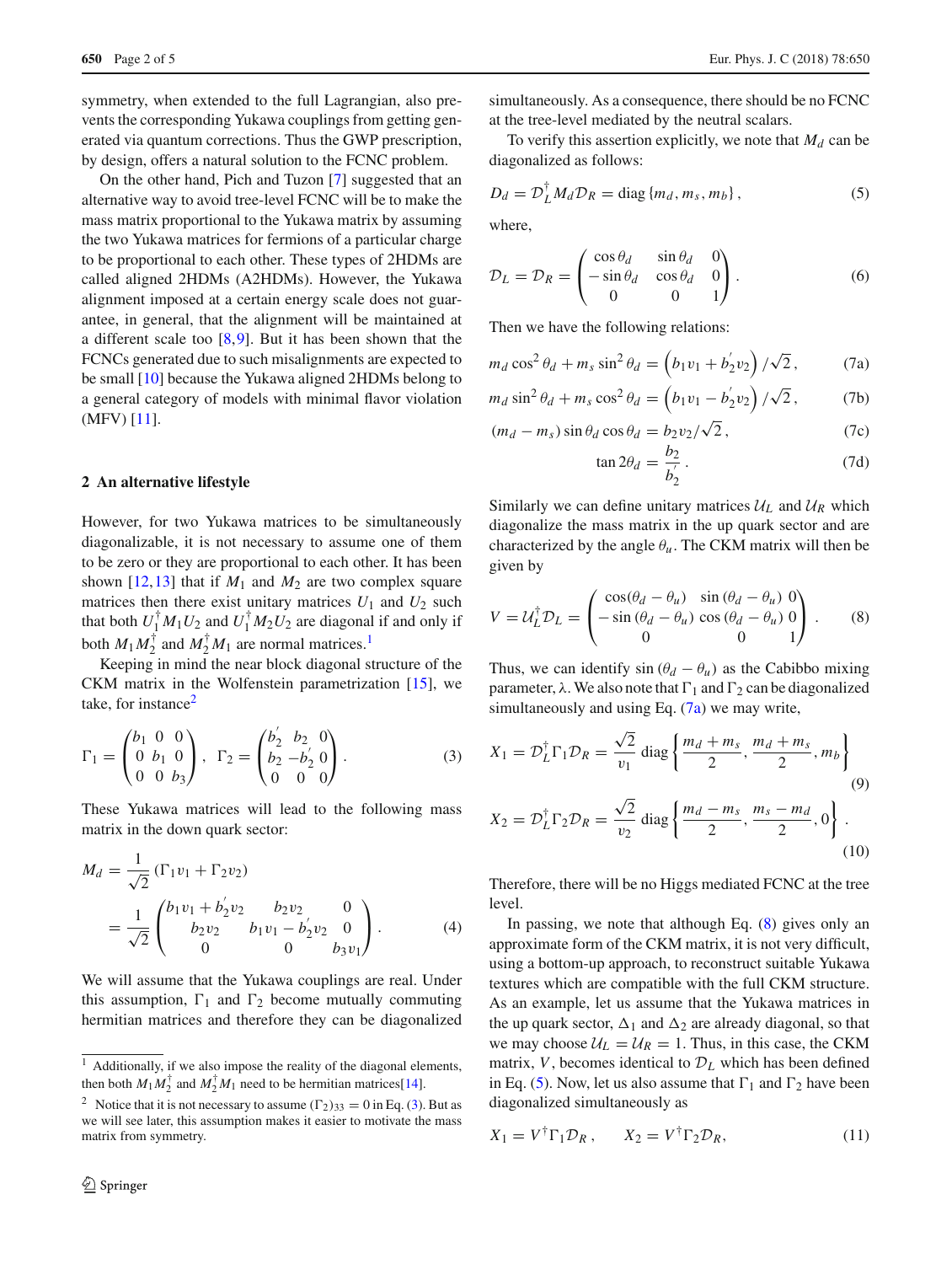so that we may write

$$
X_1 \frac{v_1}{\sqrt{2}} + X_2 \frac{v_2}{\sqrt{2}} = \text{diag}\{m_d, m_s, m_b\}.
$$
 (12)

We can easily find nontrivial solution sets for  $X_1$  and  $X_2$ , which satisfy the relation above. We can then choose any structure for the unitary matrix,  $\mathcal{D}_R$  and invert Eq. [\(11\)](#page-1-6) to obtain a set of solutions for the Yukawa matrices,  $\Gamma_1$  and  $\Gamma_2$ , which are congenial to the full CKM structure, yet can ensure the absence of FCNC at the tree-level. However, one should keep in mind that such a bottom up approach contains too much arbitrariness in the resulting Yukawa matrices which might be difficult to motivate from an underlying symmetry.

## **3 Impact on flavor universality**

If we express the scalar doublet,  $\phi_k$  as

$$
\phi_k = \begin{pmatrix} w_k^+ \\ \frac{h_k + i z_k}{\sqrt{2}} \end{pmatrix},\tag{13}
$$

then it is well known that the combination  $h = (v_1 h_1 +$  $(v_2h_2)/v$ , where  $v = \sqrt{v_1^2 + v_2^2} \approx 246$  GeV, has SM-like gauge and Yukawa couplings at the tree-level. The limit where *h* corresponds to a physical eigenstate is known as the *alignment limit* [\[16](#page-4-15)[–19](#page-4-16)] which is being increasingly favored by the LHC Higgs data [\[20\]](#page-4-17). In the down quark sector, the Yukawa couplings for *h* and its orthogonal combination, *H* =  $(v_2h_1 - v_1h_2)/v$ , are given by

<span id="page-2-1"></span>
$$
\mathcal{L}_Y^d = -\frac{h}{v}\overline{\mathbf{d}} D_d \mathbf{d} - \frac{H}{v}\overline{\mathbf{d}} \left( N_d P_R + N_d^{\dagger} P_L \right) \mathbf{d}
$$
  
= 
$$
-\frac{h}{v}\overline{\mathbf{d}} D_d \mathbf{d} - \frac{H}{v}\overline{\mathbf{d}} N_d \mathbf{d},
$$
 (14)

where,  $\mathbf{d} = (d, s, b)^T$  and in writing the last step, it has been assumed that  $N_d$  is a real diagonal matrix. For our choice of Yukawa textures in Eq.  $(3)$ ,  $N_d$  has the following form:

<span id="page-2-0"></span>
$$
N_d = \text{diag}\left\{\frac{m_d + m_s}{2}\tan\beta - \frac{m_d - m_s}{2}\cot\beta, \frac{m_d + m_s}{2}\tan\beta - \frac{m_s - m_d}{2}\cot\beta, m_b \tan\beta\right\}, (15)
$$

where  $\tan \beta = v_2/v_1$ . Looking at this structure of  $N_d$ , we can see that the nonstandard scalar, *H*, couples to the fermions in a flavor diagonal but nonuniversal manner. This is in sharp contrast with other flavor conserving 2HDMs e.g., the *Z*<sup>2</sup> symmetric 2HDMs and the A2HDM. To be more precise, we define the following quantity:

<span id="page-2-3"></span>
$$
\alpha_f = \frac{v Y_{Hff}}{m_f},\tag{16}
$$

where  $Y_{Hff}$  denotes the diagonal Yukawa coupling of  $H$  with the  $f\overline{f}$  pair and  $m_f$  represents the mass of the fermion,  $f$ .

In  $Z_2$  symmetric 2HDMs and in A2HDM, the quantity,  $\alpha_f$ , for fermions of a particular charge, is a constant independent of the fermion masses. For instance, in the case of type II 2HDM,  $\alpha_f$  = tan  $\beta$  for the down type quarks. From the expression of  $N_d$  in Eq. [\(15\)](#page-2-0), we see that this is clearly not satisfied for our choice of Yukawa matrices in Eq. [\(3\)](#page-1-2). It is in this sense that we claim that the Yukawa couplings for the nonstandard Higgs bosons are flavor nonuniversal.

It is worth emphasizing that this nonuniversality is not a special outcome of our particular choice for the Yukawa matrices in Eq. [\(3\)](#page-1-2). Whereas the precise nature of the flavor nonuniversal couplings depends on the details of the textures for the Yukawa matrices, the mere presence of nonuniversality is a general artefact of such constructions. To illustrate our point, we note that the matrix,  $N_d$ , introduced in Eq. [\(14\)](#page-2-1) has the following general form:

<span id="page-2-2"></span>
$$
N_d = \frac{1}{\sqrt{2}} \mathcal{D}_L^{\dagger} (v_2 \Gamma_1 - v_1 \Gamma_2) \mathcal{D}_R = \frac{1}{\sqrt{2}} (v_2 X_1 - v_1 X_2) \tag{17}
$$

In writing Eq. [\(17\)](#page-2-2) we have assumed that  $\Gamma_1$  and  $\Gamma_2$  have been diagonalized simultaneously to  $X_1$  and  $X_2$  respectively. Then following Eq.  $(16)$  we may write,

$$
\alpha_q = \frac{(N_d)_{qq}}{m_q} = \frac{v_2(X_1)_{qq} - v_1(X_2)_{qq}}{v_1(X_1)_{qq} + v_2(X_2)_{qq}},
$$
\n(18)

where the subscript, *q*, stands for a generic down type quark and  $m_q$  has been obtained by diagonalizing Eq. [\(2\)](#page-0-1). Now, if we demand  $\alpha_q = \alpha$  to be a constant for the down type quarks, then we will have,

<span id="page-2-4"></span>
$$
X_1 \left(\tan \beta - \alpha\right) = X_2 \left(1 + \alpha \tan \beta\right) \tag{19}
$$

which implies that the Yukawa matrices,  $\Gamma_1$  and  $\Gamma_2$ , should be proportional to each other. Note that, conventional  $Z_2$  symmetric 2HDMs constitute very special cases of the A2HDM scenario[\[8\]](#page-4-7). For instance, if we have either  $\Gamma_1 = 0$  or  $\Gamma_2 = 0$  then, using Eq. [\(19\)](#page-2-4), we can recover  $\alpha = -\cot \beta$ or  $\alpha$  = tan  $\beta$  as expected for type I and type II 2HDMs respectively [\[3\]](#page-4-2).

Thus we have shown that for the nonstandard scalars to have flavor universal Yukawa couplings, the 2HDM must either correspond to a conventional 2HDM with  $Z_2$  symmetry or to the A2HDM. Any other way of constructing 2HDM without FCNC will inevitably lead to flavor nonuniversal couplings which can serve as a distinguishing feature of such constructions.

### **4 A symmetry origin**

At this stage, it is reasonable to ask whether the Yukawa structures presented in Eq. [\(3\)](#page-1-2) will be stable under quantum corrections. Evidently, the answer will be affirmative if we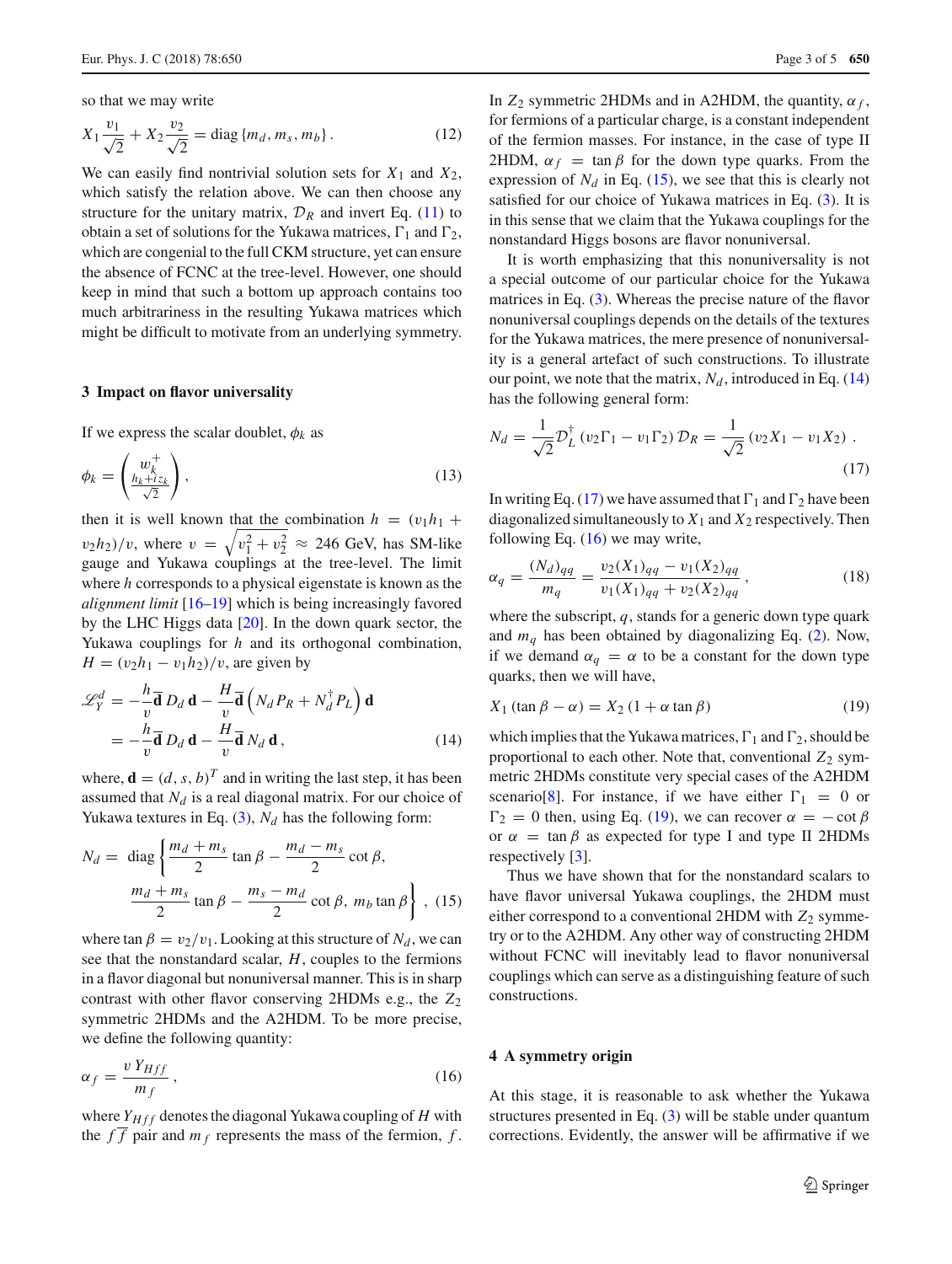can find a symmetry that can give rise to such textures. As it happens, we can motivate the Yukawa structures of Eq. [\(3\)](#page-1-2) within a 2HDM framework using an approximate  $Z_3 \times Z_2$ flavor symmetry. First we assign the following transformation properties to the quark and scalar fields under  $Z_3$  $Z_3$ <sup>2</sup>

$$
Q_{L3} \rightarrow \omega Q_{L3}
$$
,  $u_{R3} \rightarrow \omega^2 u_{R3}$ ,  $\phi_1 \rightarrow \omega \phi_1$ , (20)

where,  $Q_{Lk}$  ( $k = 1, 2, 3$ ) stands for the left handed  $SU(2)$ doublet of quarks in the *k*-th generation and similarly for the right handed quark singlets in the up and down sectors, and  $\phi_k$  ( $k = 1, 2$ ) denotes the *k*-th scalar doublet of *SU*(2). The scalar doublet,  $\phi_2$ , and the other quark fields remain unaffected under  $Z_3$ . Under the  $Z_2$  part of the symmetry only  $Q_{L3}$ ,  $u_{R3}$ , and  $d_{R3}$  are assigned odd parities while the rest are assumed to be even. With these assignments, certain terms such as  $\overline{Q}_{L3}(\Gamma_2)_{3k}\phi_2 d_{Rk}$  ( $k = 1, 2, 3$ ) will be forbidden in the Yukawa Lagrangian of Eq. [\(1\)](#page-0-0). One can easily verify that, because of the symmetry, the Yukawa matrices will take the following forms:[4](#page-3-1)

<span id="page-3-2"></span>
$$
\Gamma_1, \Delta_1 = \begin{pmatrix} 0 & 0 & 0 \\ 0 & 0 & 0 \\ 0 & 0 & \sqrt{2} \end{pmatrix}, \qquad \Gamma_2, \Delta_2 = \begin{pmatrix} \sqrt{\sqrt{0}} \\ \sqrt{\sqrt{0}} \\ 0 & 0 \end{pmatrix}.
$$
 (21)

Thus, as long as only the block configurations are concerned, the structures of Eq.  $(21)$  look very similar to those in Eq.  $(3)$ except for the fact that  $b_1 = 0$  in Eq. [\(21\)](#page-3-2), which is a consequence of the *Z*<sup>3</sup> part of the symmetry. But adding Eqs.  $(7a)$  and  $(7b)$  we can see that  $b<sub>1</sub>$  is of the order of the Yukawa couplings for the second generation of quarks, which for tan  $\beta \sim \mathcal{O}(1)$  is quite small. Therefore, even in the presence of  $b_1$  (and its counterpart in the up quark sector) the Yukawa Lagrangian can be considered to possess an approximate  $Z_3 \times Z_2$  symmetry which is expected to protect the zeros in Eq. [\(3\)](#page-1-2) from large quantum corrections. Moreover, when  $N_d$  and  $N_u$  (analog of  $N_d$  in the up sector) are diagonal, the Yukawa Lagrangian possesses an approximate  $U(1)_1 \times U(1)_2 \times U(1)_3$  symmetry<sup>5</sup> which is broken only by the off-diagonal elements of the CKM matrix. Thus, in addition to the usual loop suppression factor, the FCNC couplings generated by quantum effects will be moderated further by the off-diagonal CKM elements.

#### **5 Summary**

To summarize, we have proposed a novel way of constructing 2HDMs devoid of tree-level FCNCs mediated by neutral scalars. We have argued how, to have a FCNC free 2HDM, it is not necessary to assume the vanishing of one of the Yukawa matrices or the proportionality between the two Yukawa matrices for fermions of a particular charge. We have shown, with a semi-realistic example in the quark sector, that for judiciously chosen nontrivial structures for the Yukawa matrices one can still prevent FCNCs from appearing at the tree-level. Although the main idea of this paper is simple in its conception, yet, to our knowledge, this is the first time that such a possibility has been pointed out explicitly. Despite the simplicity, the unavoidable presence of flavor diagonal but nonuniversal Yukawa couplings for the nonstandard scalars is a unique and interesting outcome which should enable us to experimentally distinguish such constructions from the existing conventional 2HDMs. In view of the fact that recent anomalies in the *B*-physics data may call for flavor nonuniversal couplings[\[22](#page-4-19)[–24\]](#page-4-20), such a 2HDM can open up new possibilities along this direction.

**Open Access** This article is distributed under the terms of the Creative Commons Attribution 4.0 International License [\(http://creativecomm](http://creativecommons.org/licenses/by/4.0/) [ons.org/licenses/by/4.0/\)](http://creativecommons.org/licenses/by/4.0/), which permits unrestricted use, distribution, and reproduction in any medium, provided you give appropriate credit to the original author(s) and the source, provide a link to the Creative Commons license, and indicate if changes were made. Funded by SCOAP<sup>3</sup>.

## **Appendix**

For the sake of completeness and to give the reader an intuitive feel, we present here the requirement for simultaneous diagonalization of two complex matrices as a necessary condition. First we recall that a normal matrix commutes with its hermitian conjugate. Now, if we assume that *N* is diagonalizable via a unitary similarity transformation, i.e.,  $U^{\dagger}NU = D$ where *D* is a diagonal matrix, then we have

<span id="page-3-4"></span>
$$
NN^{\dagger} = (UDU^{\dagger})(UD^{\dagger}U^{\dagger}) = UDD^{\dagger}U^{\dagger} = UD^{\dagger}DU^{\dagger}
$$

$$
= (UD^{\dagger}U^{\dagger})(UDU^{\dagger}) = N^{\dagger}N, \qquad (22)
$$

which implies that  $N$  is a normal matrix. Note that in Eq.  $(22)$ we have used the fact that *D*, being diagonal, commutes with *D*†.

Conversely, we can also show that if *N* is a normal matrix then it can be diagonalized via a unitary similarity transformation. To prove this, we note that *N* can be decomposed as:

<span id="page-3-5"></span>
$$
N = N_1 + iN_2, \qquad (23)
$$

<span id="page-3-0"></span><sup>&</sup>lt;sup>3</sup> This will lead to an accidental  $U(1)$  symmetry in the scalar potential, under which  $\phi_1 \rightarrow e^{i\theta} \phi_1$ ;  $\phi_2 \rightarrow \phi_2$ . Consequently, a massless pseudoscalar should appear after the SSB. This can be prevented by introducing a bilinear term of the form  $\{m_{12}^2(\phi_1^{\dagger}\phi_2)+h.c.\}$  to the scalar potential, which breaks the symmetry softly. Details of the scalar spectrum for such a model can be found in Ref. [\[21](#page-4-18)].

<span id="page-3-1"></span><sup>&</sup>lt;sup>4</sup> If the Yukawa textures of Eq.  $(21)$  were exact, then flavor universality would prevail separately in the first two generations and in the third generation of fermions.

<span id="page-3-3"></span>If the CKM matrix were the unit matrix, then, under this symmetry, the individual generation numbers would have been conserved in the quark sector.